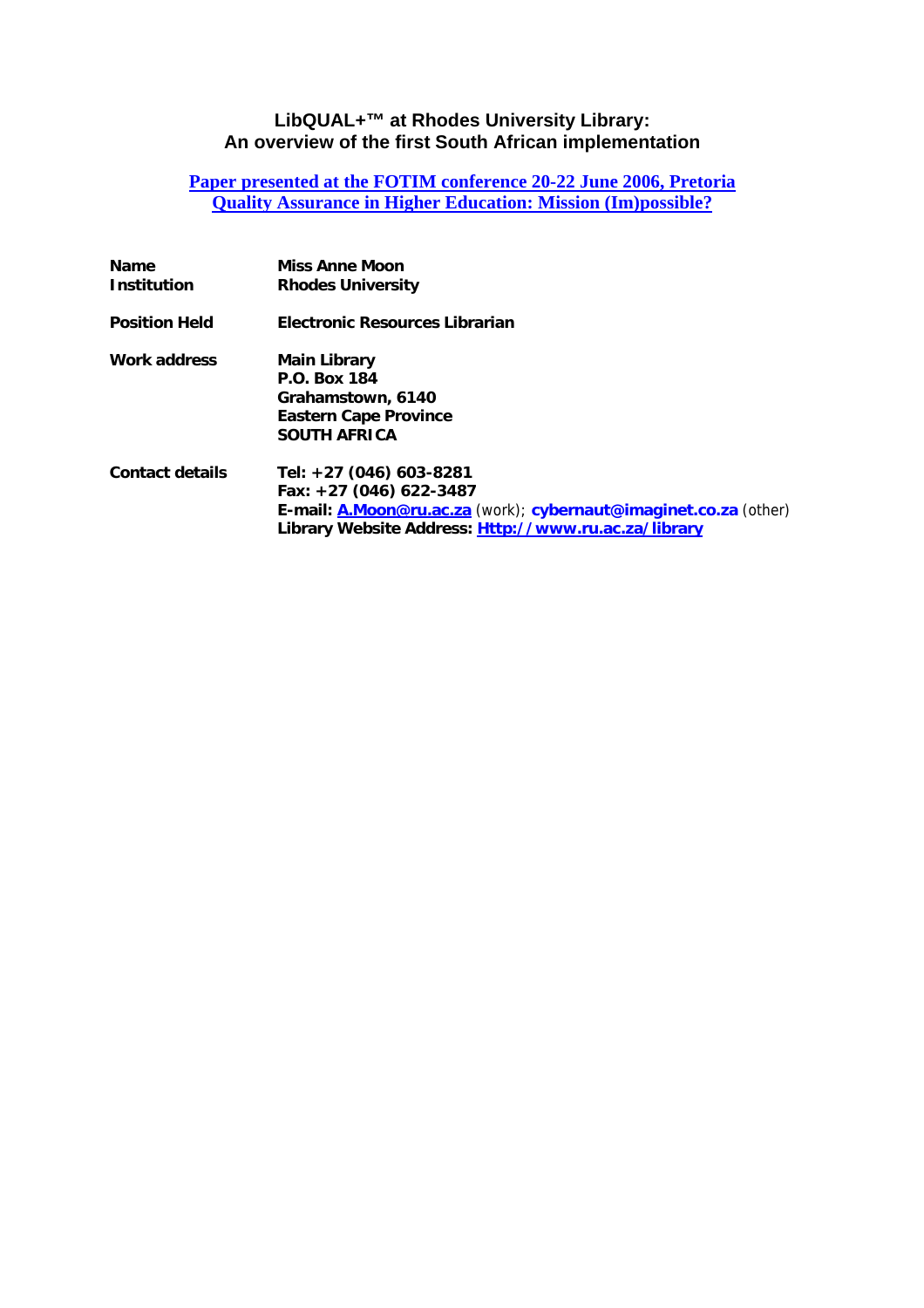#### **LibQUAL+ ™ at Rhodes University Library: An overview of the first South African implementation**

# **ABSTRACT**

When Rhodes University Library closed its LibQUAL+<sup>™</sup> survey on 29 August 2005, it became the first of seven university libraries in South Africa to complete this Webbased survey, which measures library users' perceptions of service quality and identifies gaps between desired, perceived, and minimum expectations of service [1].

This paper focuses on the Rhodes Library's implementation of the 2005 LibQUAL+™ survey. Results are looked at within the broader context of aggregate scores and score norms from the South African cohort. The library's first efforts to address areas where perceptions of service quality differed from users' expectations are described and plans for future efforts are indicated. The paper also details some lessons learnt by other LibQUAL+™ participants, as documented in published case studies.

## **Background**

Rhodes University was founded in 1904. With an enrolment of 6,245 students and a full-time faculty of 305, it is the smallest university in South Africa. It boasts the highest undergraduate pass rate in the country and, with the highest research output per capita, is one of the leading research institutions in the nation.

Rhodes' primary emphasis is on undergraduate education, with undergraduates comprising approximately 80% of the total student population.

The largest faculty is Humanities (37.54%), followed by Commerce (21.69%), Education (16.4%), Science (15.82%), Pharmacy (5.68%) and Law (2.87%).

The Rhodes Library has a staff complement of 43 full-time equivalents (FTEs), of which the majority are based at the Main Library. In addition to the Main Library, several additional libraries support collections in education, ichthyology, law (*Alastair Kerr Law Library)*, music, pharmacy, physics and Southern African history (*Cory Library for Historical Research)*. Thus, in this paper, the term "library" refers collectively to all of the above Libraries.

The Library has 26,517 current, unique periodical titles in print and online format and a book stock of 400,000 volumes. It supports undergraduate programmes at baccalaureate level, through to postgraduate programmes at honours, masters and doctoral degree levels.

The decision to embark on the LibQUAL+™ survey was prompted by the Library's need to benchmark the quality of its service provision against that of other university libraries in South Africa, to fulfil the requirements of the Institutional Audit, conducted by the **H**igher **E**ducation **Q**uality **C**ommittee (**HEQC**) [2].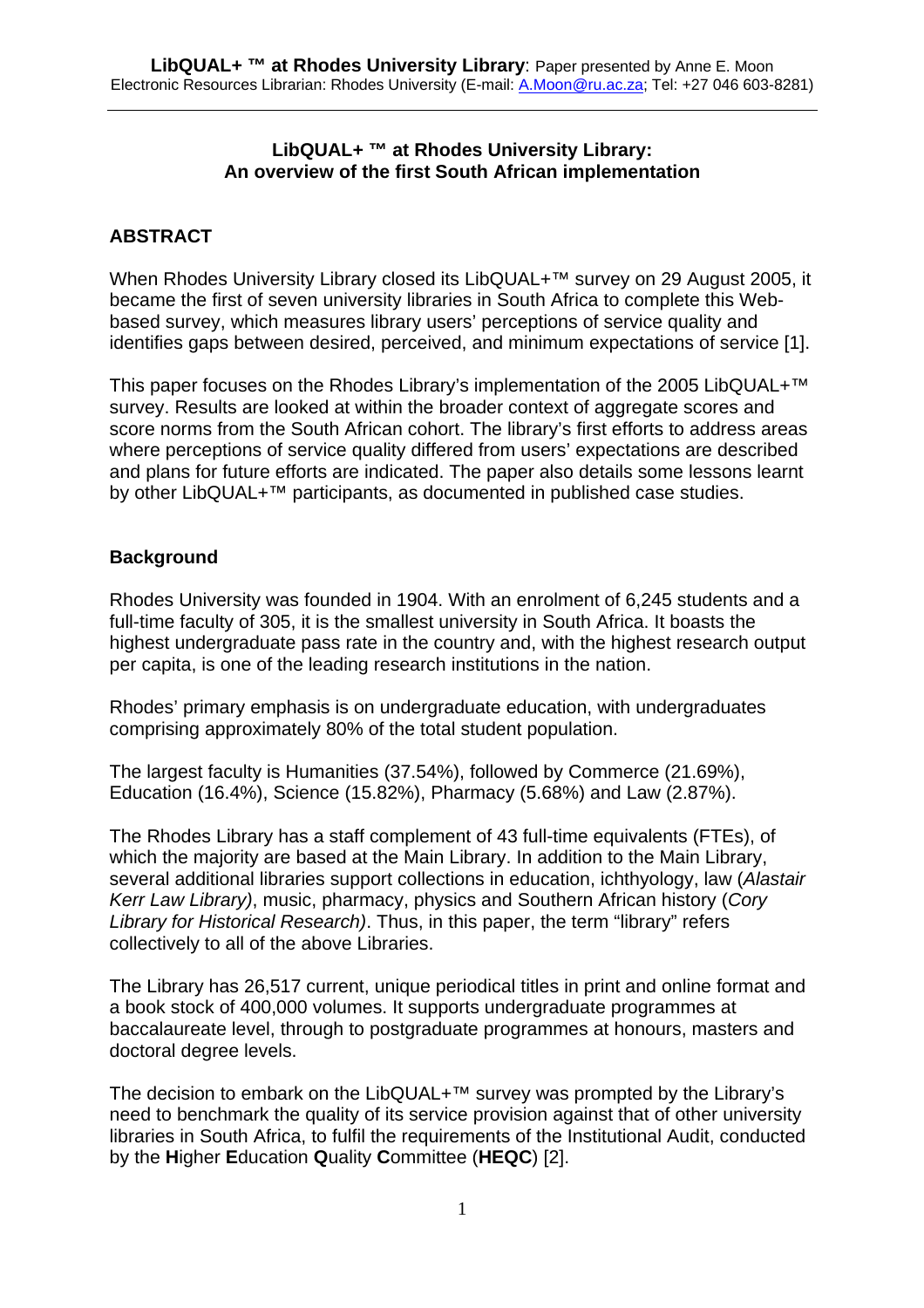The seven South African campuses that participated in LibQUAL+™ during 2005 were:

- o Cape Town University
- o Free State University
- o North-West University (Mafikeng Campus)
- o North-West University (Potchefstroom Campus)
- o Pretoria University
- o Rhodes University
- o Stellenbosch University

#### **Decisions taken**

Because of Rhodes' size, a decision was taken to survey the entire university population. LibQUAL+™ project managers recommend a *minimum sample* of 900 undergraduates, 600 graduates and 600 academic staff for *large libraries*. Smaller libraries are advised to survey their entire population. (Hoseth and Kyrillidou, 2006).

After much deliberation, we decided we would **not** offer our users any incentive prizes for participating in the survey. We wanted to avoid having to ask respondents for their e-mail addresses, as we were afraid they would feel that their anonymity would be compromised by this, and would then be reluctant to take the survey.

When we registered for the survey we decided to run only one survey implementation instead of multiple implementations. When separate handling and deliverables are requested for different libraries, a separate fee is charged for each distinct library that participates, since each library registration constitutes a separate unit of analysis. For example, if an institution wants to have separate survey implementations and separate results notebooks for their law library and their main library, a separate fee will be charged for each library (Hoseth and Kyrillidou, 2006). This fee is currently set at \$2,500 per library.

We felt it would be more economical to add a question to the demographic section of our survey questionnaire that asked users to identify "the library you use most often". This enabled us to customize the survey options for that question (for example, "Main Library", "Law Library", etc). We were assured by the LibQUAL+™ project managers that, although our results notebook would not break out our results using that variable, we would nevertheless receive our raw data files in Microsoft Excel and, *on request, at no charge also in SPSS format*, and would then be able to use the raw data to analyse our results by individual library.

Since no member of staff in the Library was trained in using SPSS [4], we knew we would need to ask for help from another department, but we are really fortunate in having a particularly helpful Statistics professor at Rhodes. At the conclusion of our survey, however, we felt that additional analysis of our raw data would not be necessary, after all, since we had - by then - gained considerable insight from our respondents' copious and candid comments in terms of how they perceive the services rendered at our main library and branch libraries. The survey response rates from branch library clientele were, moreover, too small to yield reliable SPSS results.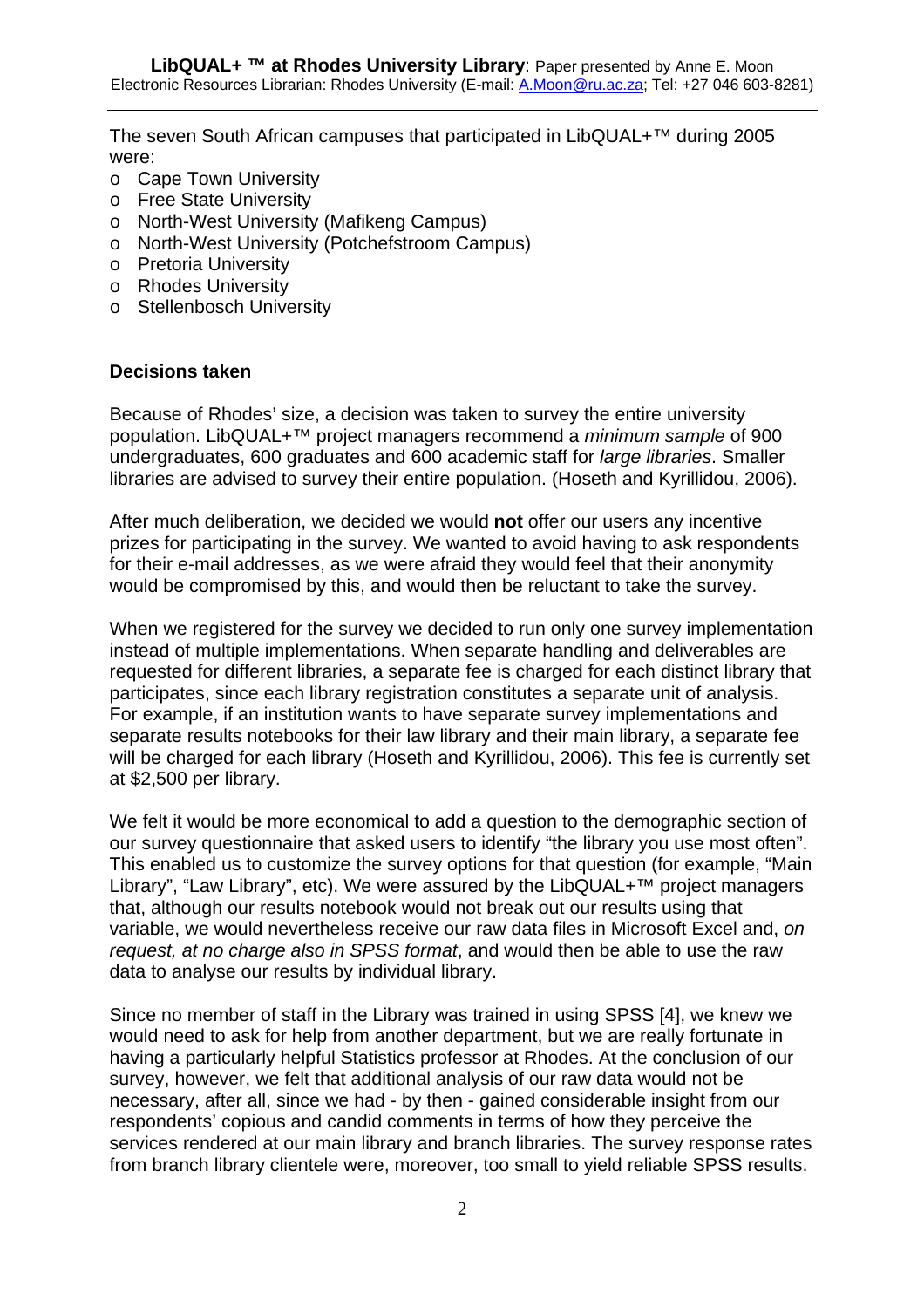# **Publicity**

LibQUAL+™ was administered during 1-29 August 2005. We e-mailed the link to the survey to the entire Rhodes community and followed this up with an e-mail reminder on 10 August 2005. Apart from tackling items 10-14 on the list below, we also worked very closely with our *Communications and Development Division* and our *Graphics Department*, who assisted us with the creation and distribution of items 1-9 (below):

- 1. Customized LibQUAL+™ posters
- 2. Customized LibQUAL+™ bookmarks
- 3. Customized LibQUAL+™ fliers (for distribution in the residences)
- 4. A LibQUAL+<sup>™</sup> announcement in RHODOS (the University's monthly newsletter) as well as in THIS WEEK @ RHODES (the University's weekly newsletter)
- 5. A spotlight on the Rhodes Website
- 6. A spotlight on the Student Zone Website
- 7. Radio jingles every hour on the hour, on Rhodes Music Radio (RMR)
- 8. Two interviews about the LibQUAL+™ Survey at Rhodes, on RMR
- 9. Helium filled balloons
- 10. A spotlight on the Library's Website
- 11. A Frequently Asked Questions page [3]
- 12. An exhibition in the entrance foyer of the Main Library
- 13. Staffed tables in the Library quad
- 14. A banner above the Library steps

The slogan we chose for our marketing campaign was "Help us Help You".

#### **Problems encountered and lessons learned**

#### *RETURNED MAIL*

Student e-mail lists are usually limited to students who obtain and regularly use campus e-mail accounts, as inactive accounts cannot be maintained ad infinitum.

A large percentage of students use *Yahoo* and *Google* e-mail accounts instead of their official student e-mail accounts.

Many libraries encounter difficulty in obtaining cooperation from other campus units that control e-mail lists (Dole, 2002).

The professional literature contains numerous case studies that draw attention to the aforementioned problems and, had we not been cautioned about this during our presurvey readings, we would not have thought to enlist the help of the very talented staff in our *Communications and Development Division* and our *Graphics Department*  in developing *non e-mail* strategies in our survey publicity campaign.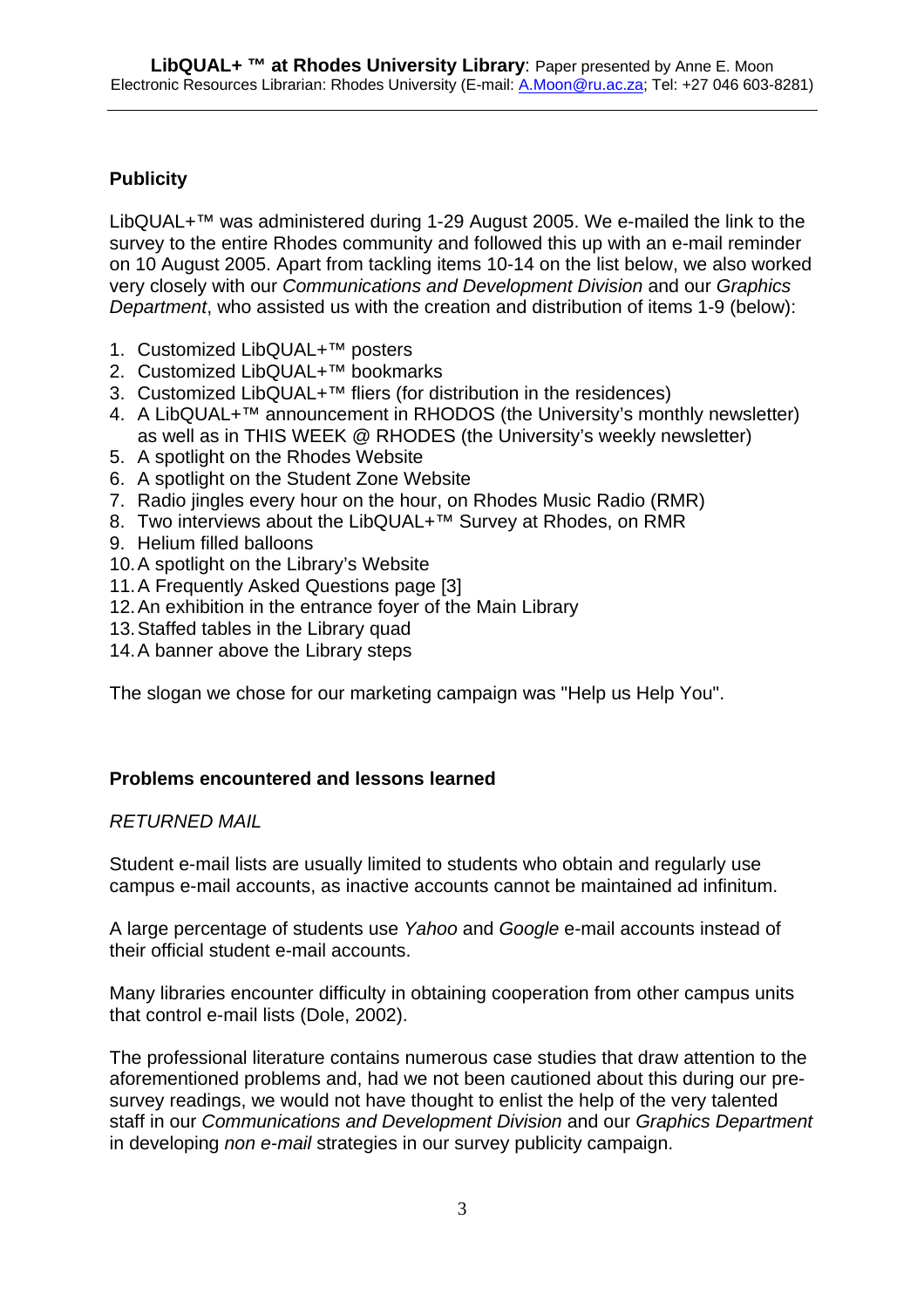## *SCALING MEASUREMENT ERROR - DEMOGRAPHIC ITEMS*

Many of our Honours students pointed out that "Honours" was not one of the possible responses under the "Postgraduate" drop-down menu. This problem, termed as *scaling measurement error,* "occurs when inaccuracies are designed into the various scale measures used to collect the primary raw data" (Hair *et al*., 2000, p. 275).

A possible explanation for the omission of the "Honours" sub-group in the Postgraduate drop-down menu is that the survey instrument was designed in North America, where students proceed directly from Baccalaureate level to Masters level.

The LibQUAL+™project managers have intimated that they can implement changes to the questionnaire for the South African cohort, once a year for the following year, with the proviso that they are given the name of an *official* contact person for the South African libraries, so they can communicate in an authoritative way with this person. This person will be responsible for collecting all the needed feedback and building consensus among the South African institutions regarding any changes they, as a group, would like to see in the LibQUAL+™ survey.

The addition of an "Honours" sub-group for the South African libraries would require the development of a new library "type", to reflect this. The parameters for new consortia, new types and new languages are set up once a year. The LibQUAL+™ project managers would, therefore, need to receive this request several months in advance of the scheduled survey implementation, and it would moreover need to come from the *official* contact person for the local cohort.

Any changes proposed would need to be implemented in the English version as well as the Afrikaans version.

#### *LOW RESPONSE RATE*

Although the Rhodes community's response rate of 10 percent was low, it was generally representative of the different user groups and disciplines on campus. We were nevertheless a bit disappointed, as we had been hoping for a more favourable response rate. In hindsight we realize that we would probably have achieved greater success had we offered incentive prizes.

We were also concerned that our users would become irritated if they received too many reminders to fill in the questionnaire. We therefore sent out only one e-mail reminder. We realize now that this was an injudicious decision. The LibQUAL+<sup>™</sup> project managers suggest sending 2-3 reminder e-mail messages at 3-5 day intervals to prompt users to take the survey, because research indicates that the number of follow-up messages is the single highest predictor of the response rate for a Webbased survey across the disciplines (Hoseth and Kyrillidou, 2006).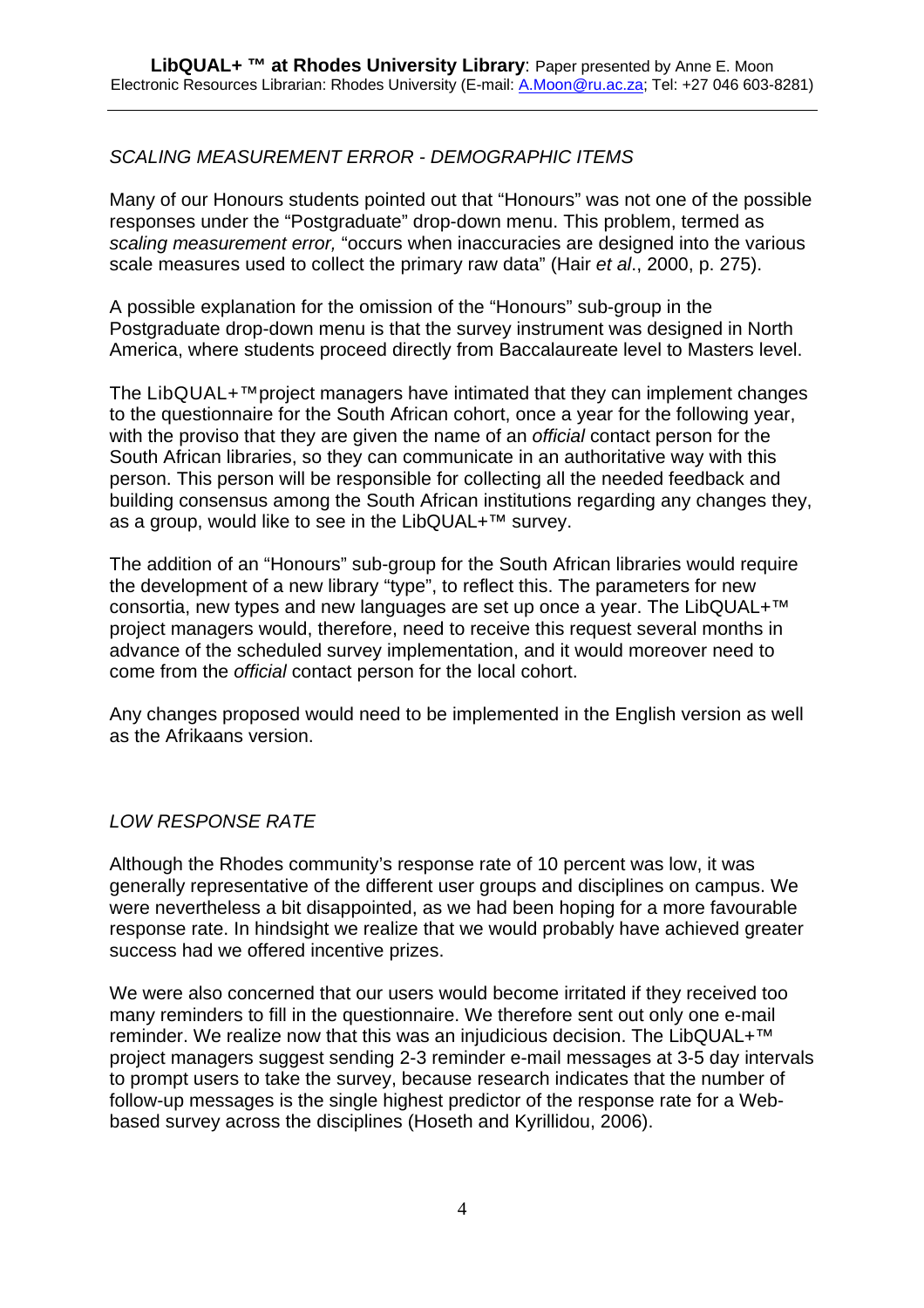## *AMBIGUITY AND VAGUENESS OF SOME SURVEY QUESTIONS*

Some of the survey questions proved difficult to answer, especially those relating to respondents' perceptions of library staff. For example, one respondent commented "Some of my answers may seem inconsistent. This is because this questionnaire does not distinguish between the library staff behind the main counter (main library) and the library staff in the back offices (especially electronic resources). There is a vast difference in their willingness to help, friendliness and competence. The staff in the back offices score much higher in all three of those categories..."

Our users were exceedingly outspoken and candid in their comments relating to the "Affect of Service" dimension. This obviated the need to establish post-assessment focus groups to ask respondents what they thought certain questions meant and what their responses meant. We were also fortunate in that a very high proportion (51%) of our users chose to use the comments section (box) to express their opinions in a free and unstructured way. Usually less than 40% of respondents provide comments using the box (Hoseth and Kyrillidou, 2006).

There are case studies in the literature that highlight the invaluable role that postsurvey focus groups and local surveys can play in amplifying the understanding of the LibQUAL+™ survey results, especially in cases where initial data analysis yields conflicting information (Dole, 2002; McCord and Nofsinger, 2002).

Huff-Eibl and Phipps (2002) underscore this observation by saying "LibQUAL+<sup>™</sup> gives our teams direction for gathering further information… It is meant to be *one* indicator in an overall assessment strategy, not a tool to be used alone".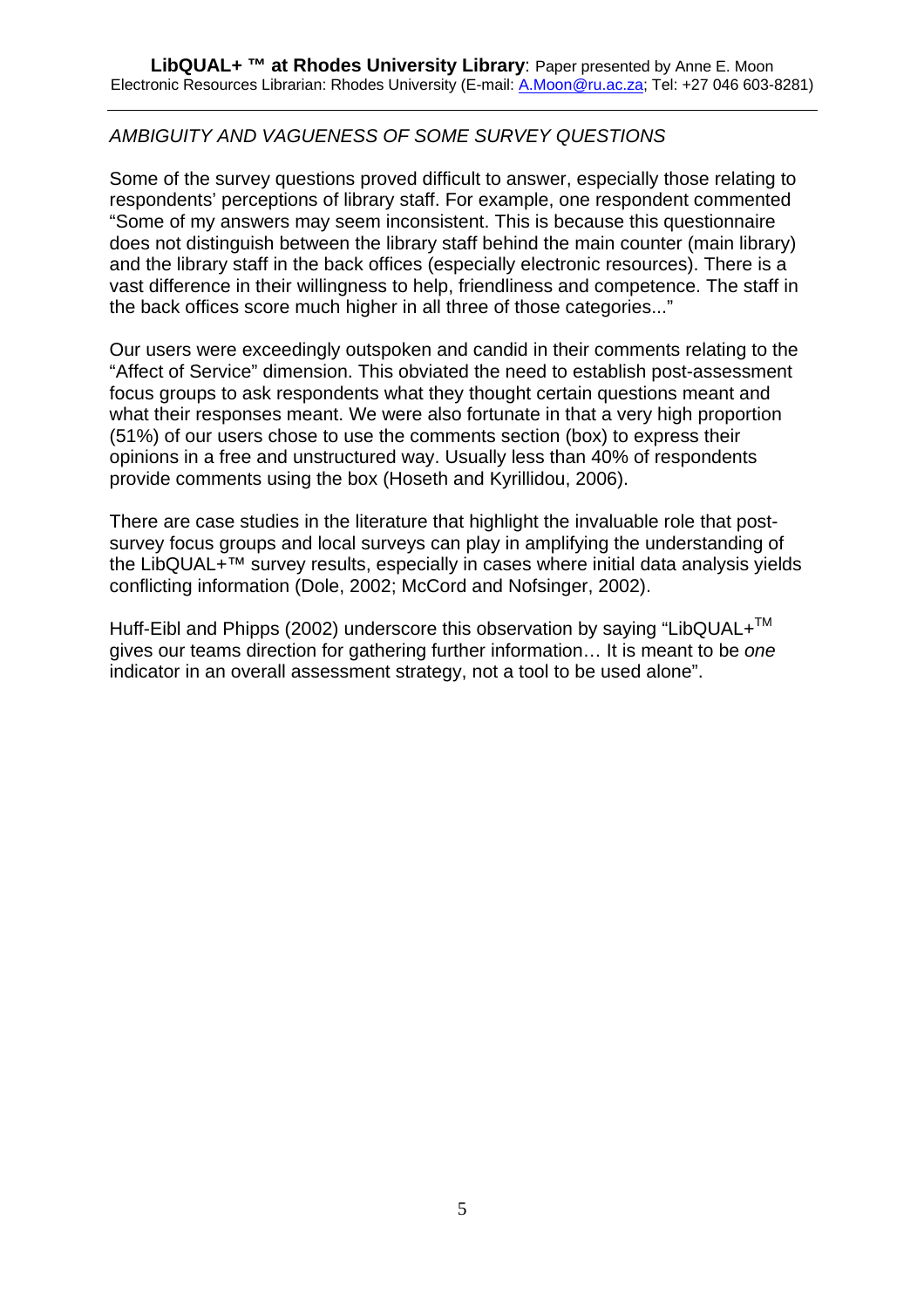# **Library usage patterns of LibQUAL+™ respondents**

Survey respondents were asked about the frequency with which they used the library, on-site and electronically.



**Chart 1** *– Daily / Weekly Use of Library Resources WITHIN the Library*





**Chart 1** shows that Rhodes undergraduates are the most frequent *on-site* users of the Library's resources. **Chart 2**, by contrast, shows that they are also the least frequent users of the Library's *remote access facilities*. Staff usage patterns, on the other hand, show *low on-site usage*, but *high remote usage* via the Library Website.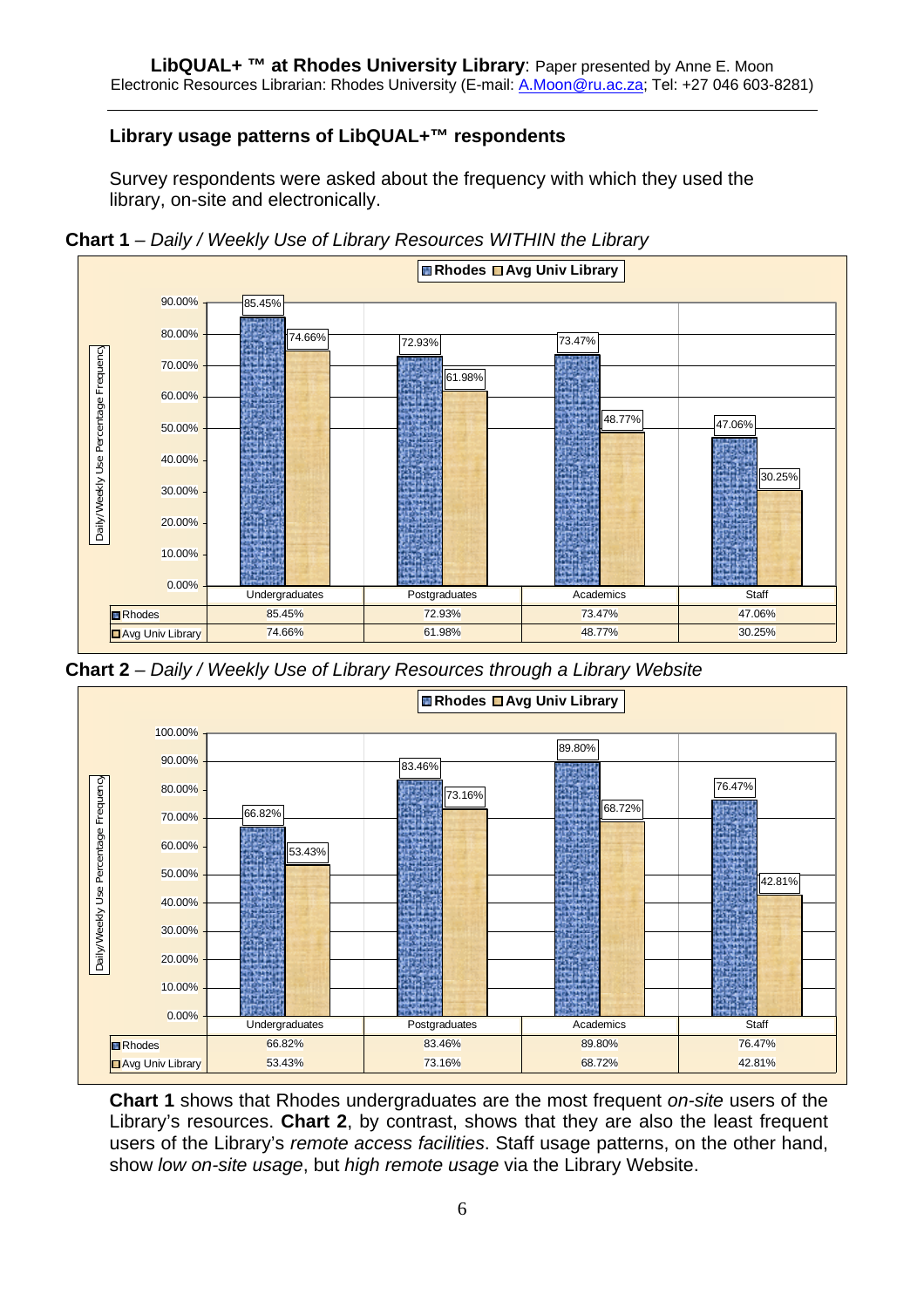**Charts 1**&**2** also show that library users at Rhodes use library resources, whether it be on-site or remotely, **more frequently** than do the aggregate of respondents making up the South African LibQUAL+™ cohort.

#### **Findings in terms of overall satisfaction and the 22 core questions**

LibQUAL+™ rated participants' responses to **22 core questions** on **three service dimensions**. For each dimension, there were several questions.

For each question, the participant was asked to indicate, on a scale of 1-9, their minimum acceptable service level, their desired service level, and their perception of the service level currently provided by the library. The dimensions and their associated items to be scored included those delineated in **Table 1**.

| <b>AFFECT OF SERVICE (AS)</b>                                         | <b>INFORMATION CONTROL (IC)</b>                                           | LIBRARY AS PLACE (LP)                             |
|-----------------------------------------------------------------------|---------------------------------------------------------------------------|---------------------------------------------------|
| Library staff who instil confidence<br>in users                       | Making electronic resources<br>accessible from my home or<br>office       | Library space that inspires<br>study and learning |
| Giving users individual attention                                     | A library Web site enabling me<br>to locate information on my<br>own      | Quiet space for individual<br>work                |
| Library staff who are consistently<br>courteous                       | The printed library materials I<br>need for my work                       | A comfortable and inviting<br>location            |
| Readiness to respond to users'<br>enquiries                           | The electronic information<br>resources I need                            | A haven for study, learning,<br>or research       |
| Library staff who have the<br>knowledge to answer users'<br>questions | Modern equipment that lets me<br>easily access needed<br>information      | Space for group learning<br>and group study       |
| Library staff who deal with users in<br>a caring fashion              | Easy-to-use access tools that<br>allow me to find things on my<br>own     |                                                   |
| Library staff who understand the                                      | Making information easily                                                 |                                                   |
| needs of their users                                                  | accessible for independent use                                            |                                                   |
| Willingness to help users                                             | Print and / or electronic journal<br>collections I require for my<br>work |                                                   |
| Dependability in handling users'<br>service problems                  |                                                                           |                                                   |

#### **Table 1**

#### *OVERALL SATISFACTION*

As a validity check and to gather expressions of more general satisfaction with the library, respondents were asked three questions, which they had to provide a rating for, **on a scale of 1-9,** with 1 being "strongly disagree" and 9 representing "strongly agree":

- o In general, I am satisfied with the way in which I am treated at the library
- o In general, I am satisfied with library support for my learning, research, and/or teaching needs
- o How would you rate the overall quality of the service provided by the library?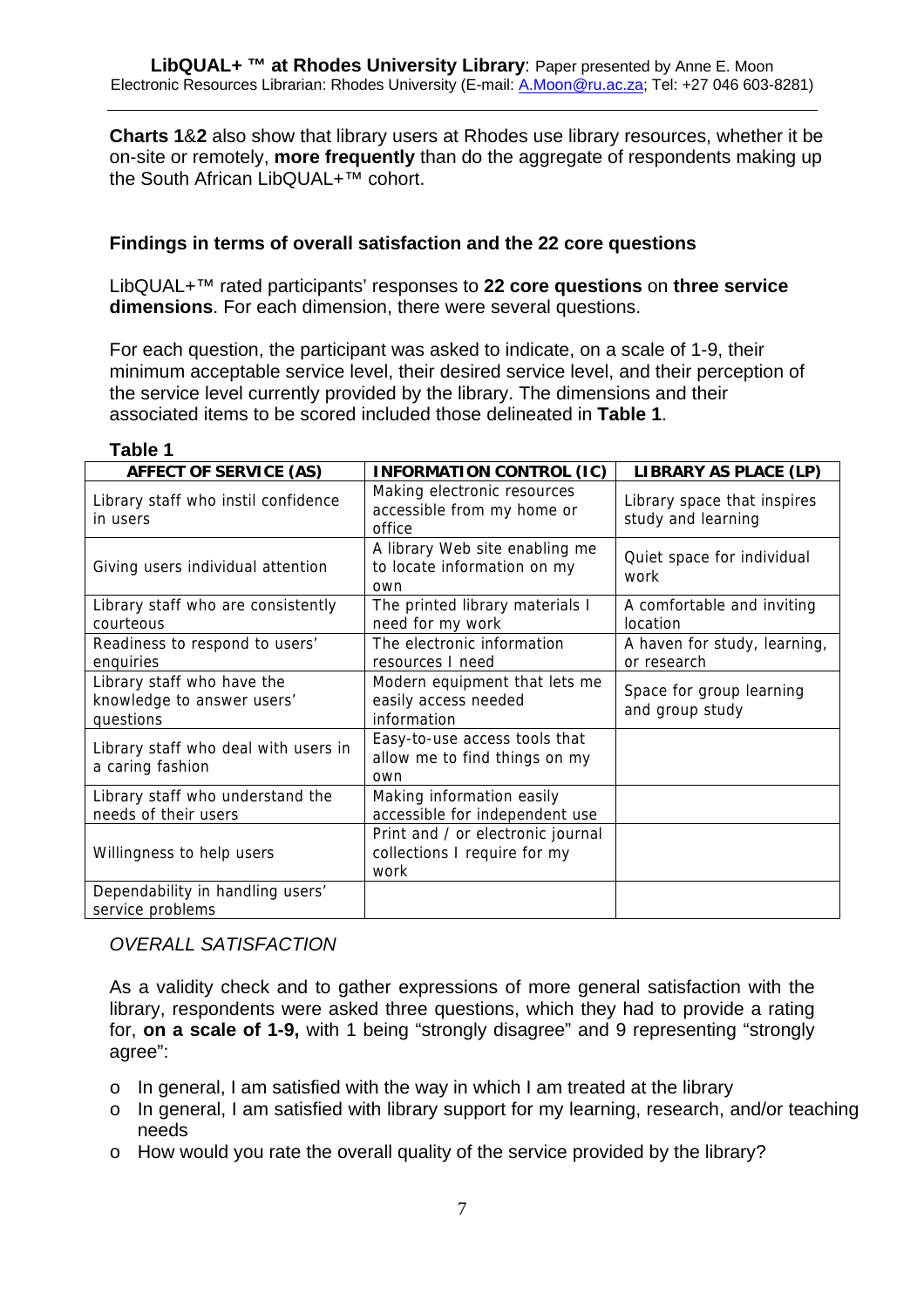The results, in terms of the above, are reflected in **Table 2**.

Rhodes' satisfaction scores for all three questions were higher for *academics, administrative* and *support staff* than for *undergraduates* and *postgraduates*.

Although Rhodes ranked below the national average where service quality to **undergraduate students** was concerned, it ranked above average and, in some cases, significantly above average where service quality to **all other user groups** was concerned.

Rhodes' below-average scores are reflected in italics, in **Table 2**.

|                   | <b>OVERALL SATISFACTION</b>                                                                         | <b>Rhodes</b><br>Library | <b>Average SA</b><br><b>Univ Library</b><br>(excl Rhodes) |
|-------------------|-----------------------------------------------------------------------------------------------------|--------------------------|-----------------------------------------------------------|
| <b>Undergrads</b> |                                                                                                     |                          |                                                           |
|                   | In general, I am satisfied with the way in which I am treated at the Library                        | 5.97                     | 6.70                                                      |
|                   | In general, I am satisfied with library support for my learning, research, and/or<br>teaching needs | 6.13                     | 6.41                                                      |
|                   | How would you rate the overall quality of the service provided by the library?                      | 6.28                     | 6.66                                                      |
| <b>Postgrads</b>  |                                                                                                     |                          |                                                           |
|                   | In general, I am satisfied with the way in which I am treated at the Library                        | 6.36                     | 6.52                                                      |
|                   | In general, I am satisfied with library support for my learning, research, and/or<br>teaching needs | 6.46                     | 6.28                                                      |
|                   | How would you rate the overall quality of the service provided by the library?                      | 6.56                     | 6.48                                                      |
| <b>Academics</b>  |                                                                                                     |                          |                                                           |
|                   | In general, I am satisfied with the way in which I am treated at the Library                        | 7.52                     | 7.04                                                      |
|                   | In general, I am satisfied with library support for my learning, research, and/or<br>teaching needs | 7.15                     | 6.56                                                      |
|                   | How would you rate the overall quality of the service provided by the library?                      | 7.39                     | 6.81                                                      |
| <b>Staff</b>      |                                                                                                     |                          |                                                           |
|                   | In general, I am satisfied with the way in which I am treated at the Library                        | 7.65                     | 7.27                                                      |
|                   | In general, I am satisfied with library support for my learning, research, and/or<br>teaching needs | 7.56                     | 7.04                                                      |
|                   | How would you rate the overall quality of the service provided by the library?                      | 7.82                     | 7.14                                                      |

#### **Table 2**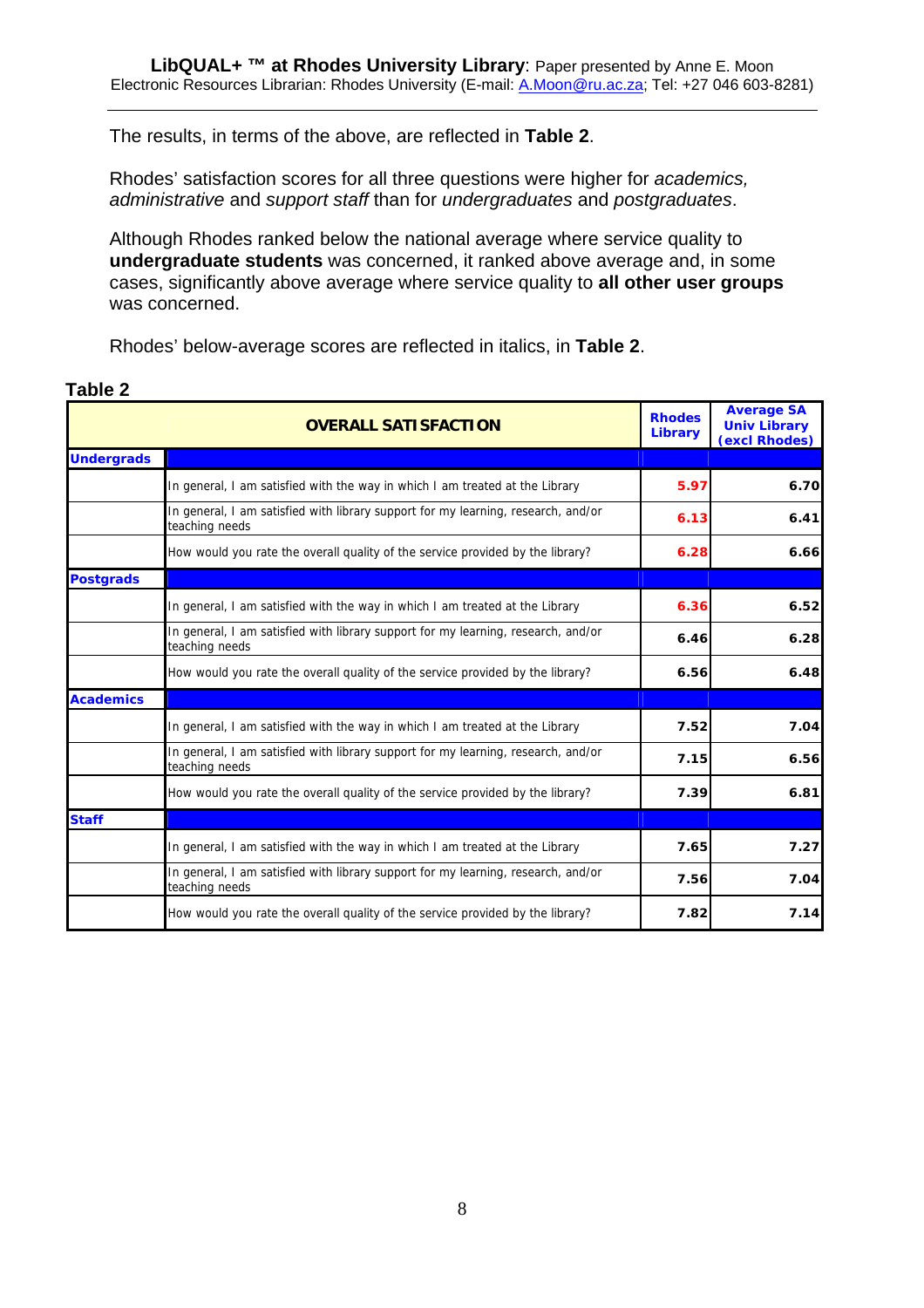# *INFORMATION LITERACY OUTCOMES QUESTIONS SUMMARY*

The table below displays the mean scores for each of the Information Literacy outcomes questions. Libraries with high mean scores for these five questions, with whom Rhodes may wish to consult, in terms of best practices, are **Libraries 4 and 6**.

| Ι<br>I<br>10<br>Ω |  |
|-------------------|--|
|-------------------|--|

|   |                                                                                             | <b>Rhodes</b><br>(Library 1) | Library<br>$\mathbf{2}$ | Library<br>3 | Library<br>4 | Library<br>5 | Library<br>6 | Library |
|---|---------------------------------------------------------------------------------------------|------------------------------|-------------------------|--------------|--------------|--------------|--------------|---------|
| 1 | The Library helps me to stay<br>abreast of developments in my<br>field(s) of interest.      | 5.94                         | 5.87                    | 5.87         | 6.16         | 5.98         | 6.27         | 5.29    |
| 2 | The Library aids my<br>advancement in my academic<br>discipline.                            | 6.72                         | 6.62                    | 6.52         | 6.64         | 6.35         | 6.69         | 5.75    |
|   | The Library enables me to be<br>3 more efficient in my academic<br>pursuits.                | 6.66                         | 6.67                    | 6.72         | 6.78         | 6.50         | 6.87         | 5.83    |
|   | The Library helps me<br>4 distinguish between trustworthy<br>and untrustworthy information. | 5.55                         | 5.60                    | 5.53         | 5.73         | 5.63         | 6.11         | 5.57    |
|   | The Library provides me with<br>5 the information skills I need in<br>my work or study.     | 6.14                         | 6.16                    | 6.16         | 6.42         | 6.30         | 6.69         | 5.93    |
|   | <b>Average Score</b>                                                                        | 6.20                         | 6.18                    | 6.16         | 6.35         | 6.15         | 6.53         | 5.67    |

## *CORE SURVEY QUESTIONS*

The 22 core survey questions, comprising the three service dimensions, are listed in **Table 1**.

**Table 4** (below) shows the global comparative results for each of these three service dimensions, as rated by each of the four user groups. (These are the *perceived means*). All below-average ratings are reflected in italics.

| <b>Table</b> |  |  |
|--------------|--|--|
|--------------|--|--|

|                                                                                                                | <b>Undergraduates</b> |    | <b>Postgraduates</b> |     |    | <b>Academics</b> |      |    | <b>Staff</b> |                 |                                                                                         |              |
|----------------------------------------------------------------------------------------------------------------|-----------------------|----|----------------------|-----|----|------------------|------|----|--------------|-----------------|-----------------------------------------------------------------------------------------|--------------|
|                                                                                                                | AS.                   | IC | LP.                  | AS. | IC | LP.              | AS . | IC | <b>LP</b>    | AS <sup>1</sup> | IC                                                                                      | <b>LP</b>    |
| Average SA Library's Score   6.45   6.49   6.61   6.56   6.33   6.34   6.85   6.52   6.26   7.08   6.97   6.72 |                       |    |                      |     |    |                  |      |    |              |                 |                                                                                         |              |
| <b>Rhodes Score</b>                                                                                            |                       |    |                      |     |    |                  |      |    |              |                 | $\overline{5.91}$   6.69   5.90   6.31   6.96   5.68   7.34   7.41   5.75   7.51   7.36 | 6.10 $\vert$ |

The greatest overall concerns were related to **Library as Place (LP)** and **Affect of Service (AS)**, while **Information Control (IC)** emerged as an area of strength.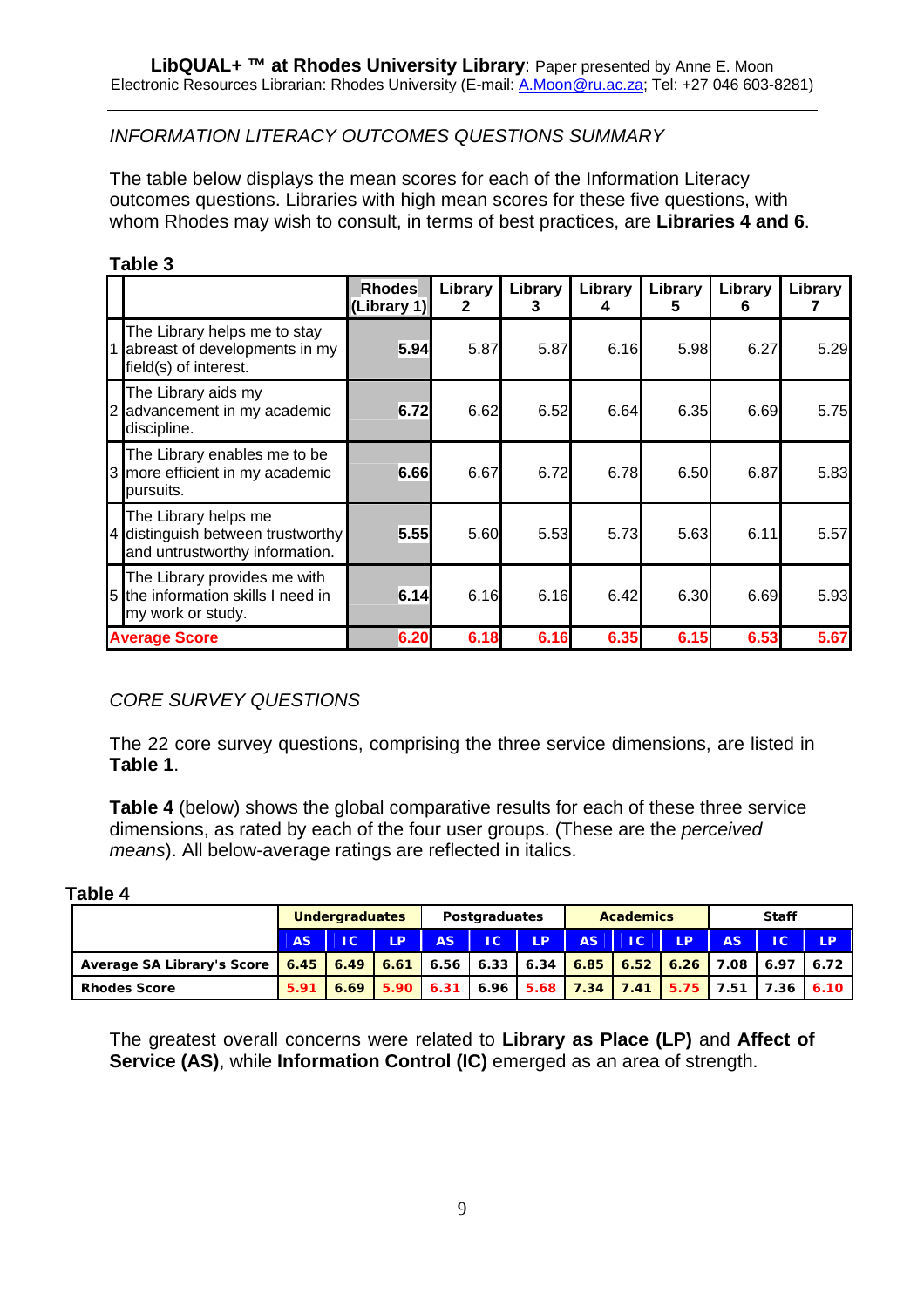# **LIBRARY AS PLACE (LP)**

It was anticipated that concerns would surface with **Library as Place**, as the Rhodes Library was built 45 years ago. When it opened in 1961, it was intended to house 100,000 volumes. The number of volumes has, in the interim, increased by fourfold and so, too, has the number of students. The library must, moreover, accommodate 117 computers.

Rhodes performed very poorly in this service dimension. A negative gap was noted between the minimum and perceived levels of service in the overall results, meaning that **Library as Place** fell outside the zone of tolerance. All user groups rated **Library as Place** lower than their LibQUAL+™ counterparts at other South African libraries. (See **Table 4**).

In fact, Rhodes received the lowest overall LP score of the South African cohort. (See **Table 6**). The national average score for this service dimension was 6.55, with the highest score being 6.92 and the Rhodes score being 5.85.

## **INFORMATION CONTROL (IC)**

Rhodes performed very well in terms of **Information Control**, with an overall score of 6.87. All user groups accorded this service dimension an overall rating significantly higher than the national average of 6.49. (See **Tables 4**&**6**).

The two **Information Control** questions that generated the highest performance scores were:

**IC-2 "***A library Website enabling me to locate information on my own*" (perceived rating was 7.17)

**IC-4** *"The electronic information resources I need"* (perceived rating was 7.10)

In both of the above questions, Rhodes exceeded the scores for all six of the other South African participants. (See **Table 6**).

Rhodes also scored higher than all six of its counterparts in terms of **IC-1** "*Making electronic resources accessible from my home or office*". The rating here was 6.76. (See **Table 6**)

## **AFFECT OF SERVICE (AS)**

*Academics, administrative-* and *service staff* all rated **Affect of Service** a good deal higher than their counterparts at other South African Libraries.

*Undergraduates* and *postgraduates*, however, accorded this service dimension a far lower rating than their local counterparts. (See **Table 6**). Their perceived level of service (**5.91** and **6.31** respectively) was lower than their minimum acceptable service level, and thus fell outside the zone of tolerance. These ratings are supported by their comments.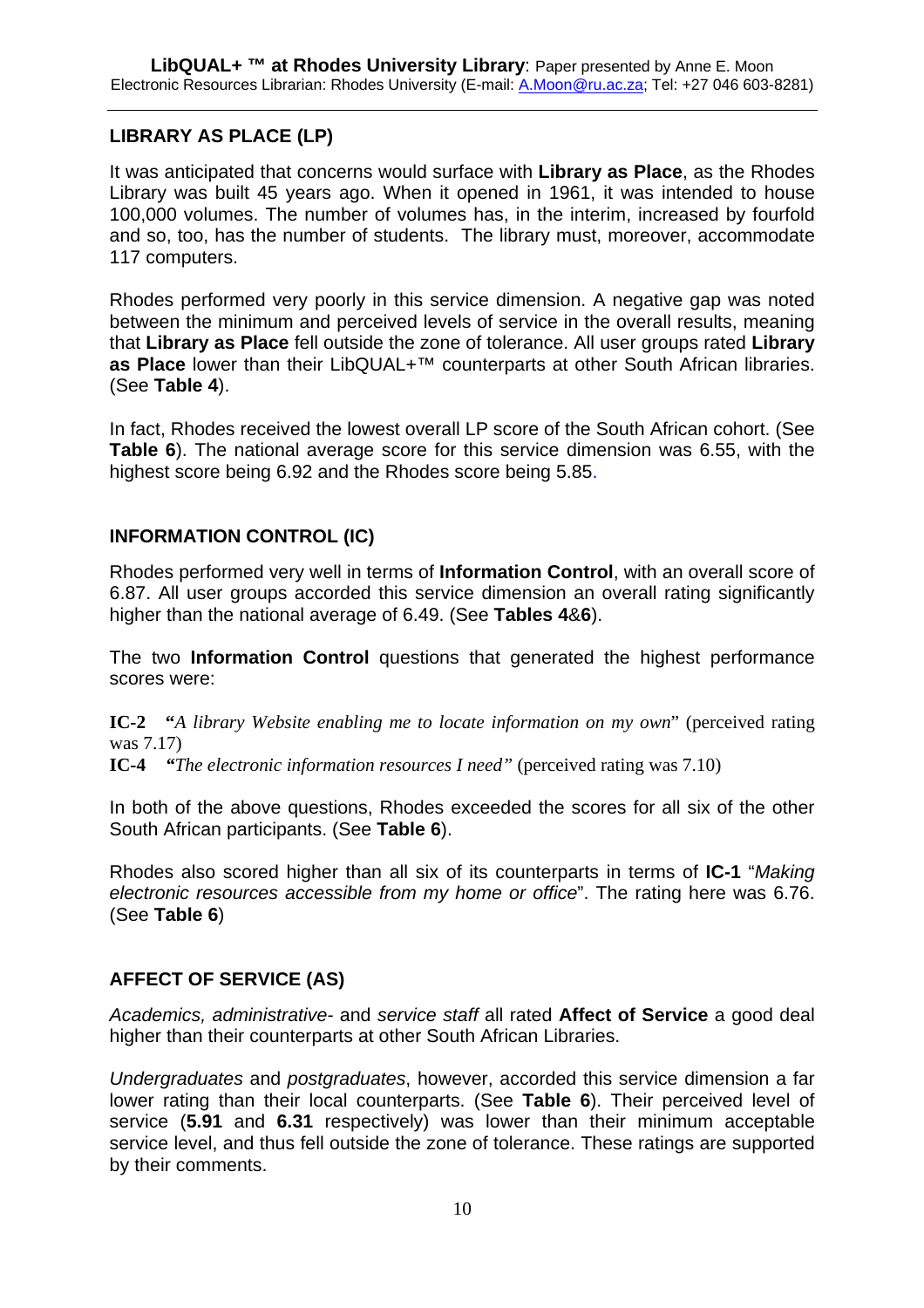**Table 5** shows the Rhodes-specific survey results. Specific items on which we might prioritise our focus for performance improvement are those for which the *perceived*  level is below the *minimum*. These would include "space for group learning and group study" and "quiet space for individual work", amongst others.

## **Table 5 DETAILED RHODES-SPECIFIC SURVEY RESULTS FOR THE 22 CORE QUESTIONS All User Groups (Excluding Library Staff)**

|         | <b>Question Text</b>                                                   | <b>Minimum</b><br>Mean | <b>Desired</b><br>Mean | Perceived<br>Mean | Adequacy<br><b>Gap Mean</b> | <b>Superiority</b><br><b>Gap Mean</b> |
|---------|------------------------------------------------------------------------|------------------------|------------------------|-------------------|-----------------------------|---------------------------------------|
|         | <b>Affect of Service</b>                                               |                        |                        |                   |                             |                                       |
| $AS-1$  | Library staff who install confidence in users                          | 5.65                   | 7.61                   | 5.74              | 0.09                        | $-1.87$                               |
|         | AS-2 Giving users individual attention                                 | 5.70                   | 7.26                   | 5.81              | 0.11                        | $-1.45$                               |
|         | AS-3 Library staff who are consistently courteous                      | 6.35                   | 7.83                   | 6.03              | $-0.31$                     | $-1.80$                               |
| $AS-4$  | Readiness to respond to users' enquiries                               | 6.67                   | 7.98                   | 6.50              | $-0.17$                     | $-1.48$                               |
| $AS-5$  | Library staff who have the knowledge to answer users'<br>questions     | 6.61                   | 7.93                   | 6.63              | 0.02                        | $-1.30$                               |
|         | AS-6 Library staff who deal with users in a caring fashion             | 6.24                   | 7.68                   | 6.07              | $-0.16$                     | $-1.60$                               |
|         | AS-7 Library staff who understand the needs of their users             | 6.54                   | 7.82                   | 6.52              | $-0.02$                     | $-1.30$                               |
|         | AS-8 Willingness to help users                                         | 6.61                   | 7.91                   | 6.43              | -0.18                       | $-1.48$                               |
|         | AS-9 Dependability in handling users' service problems                 | 6.40                   | 7.70                   | 6.32              | -0.08                       | $-1.38$                               |
|         |                                                                        | 6.31                   | 7.75                   | 6.23              | -0.08                       | $-1.52$                               |
|         | <b>Information Control</b>                                             |                        |                        |                   |                             |                                       |
| $IC-1$  | Making electronic resources accessible from my home<br>or office       | 6.25                   | 7.94                   | 6.76              | 0.51                        | $-1.19$                               |
| $IC-2$  | A library Website enabling me to locate information on<br>my own       | 6.67                   | 8.09                   | 7.17              | 0.49                        | $-0.92$                               |
|         | IC-3 The printed library materials I need for my work                  | 6.60                   | 7.91                   | 6.38              | -0.22                       | $-1.53$                               |
| $IC-4$  | The electronic information resources I need                            | 6.79                   | 8.12                   | 7.10              | 0.31                        | $-1.02$                               |
| $IC-5$  | Modern equipment that lets me easily access needed<br>information      | 6.84                   | 8.11                   | 7.03              | 0.18                        | $-1.09$                               |
| $IC-6$  | Easy-to-use access tools that allow me to find things<br>on my own     | 6.56                   | 7.95                   | 6.84              | 0.28                        | $-1.12$                               |
| $IC-7$  | Making information easily accessible for independent<br>use            | 6.72                   | 7.96                   | 6.90              | 0.17                        | $-1.07$                               |
| $IC-8$  | Print and / or electronic journal collections I require for<br>my work | 6.80                   | 8.05                   | 6.75              | $-0.05$                     | $-1.31$                               |
|         |                                                                        | 6.65                   | 8.02                   | 6.87              | 0.21                        | $-1.16$                               |
|         | Library as Place                                                       |                        |                        |                   |                             |                                       |
|         | LP-1 Library space that inspires study and learning                    | 6.33                   | 7.90                   | 5.77              | $-0.56$                     | $-2.13$                               |
|         | $LP-2$ Quiet space for individual work                                 | 6.49                   | 7.79                   | 6.00              | -0.49                       | $-1.80$                               |
|         | $LP-3$ A comfortable and inviting location                             | 6.10                   | 7.61                   | 6.27              | 0.17                        | $-1.34$                               |
|         | LP-4 A haven for study, learning, or research                          | 6.57                   | 7.94                   | 6.18              | $-0.39$                     | $-1.76$                               |
|         | LP-5 Space for group learning and group study                          | 5.41                   | 6.83                   | 5.01              | -0.40                       | $-1.82$                               |
|         |                                                                        | 6.18                   | 7.61                   | 5.85              | -0.33                       | $-1.77$                               |
| Overall |                                                                        | 6.41                   | 7.82                   | 6.39              | $-0.03$                     | $-1.44$                               |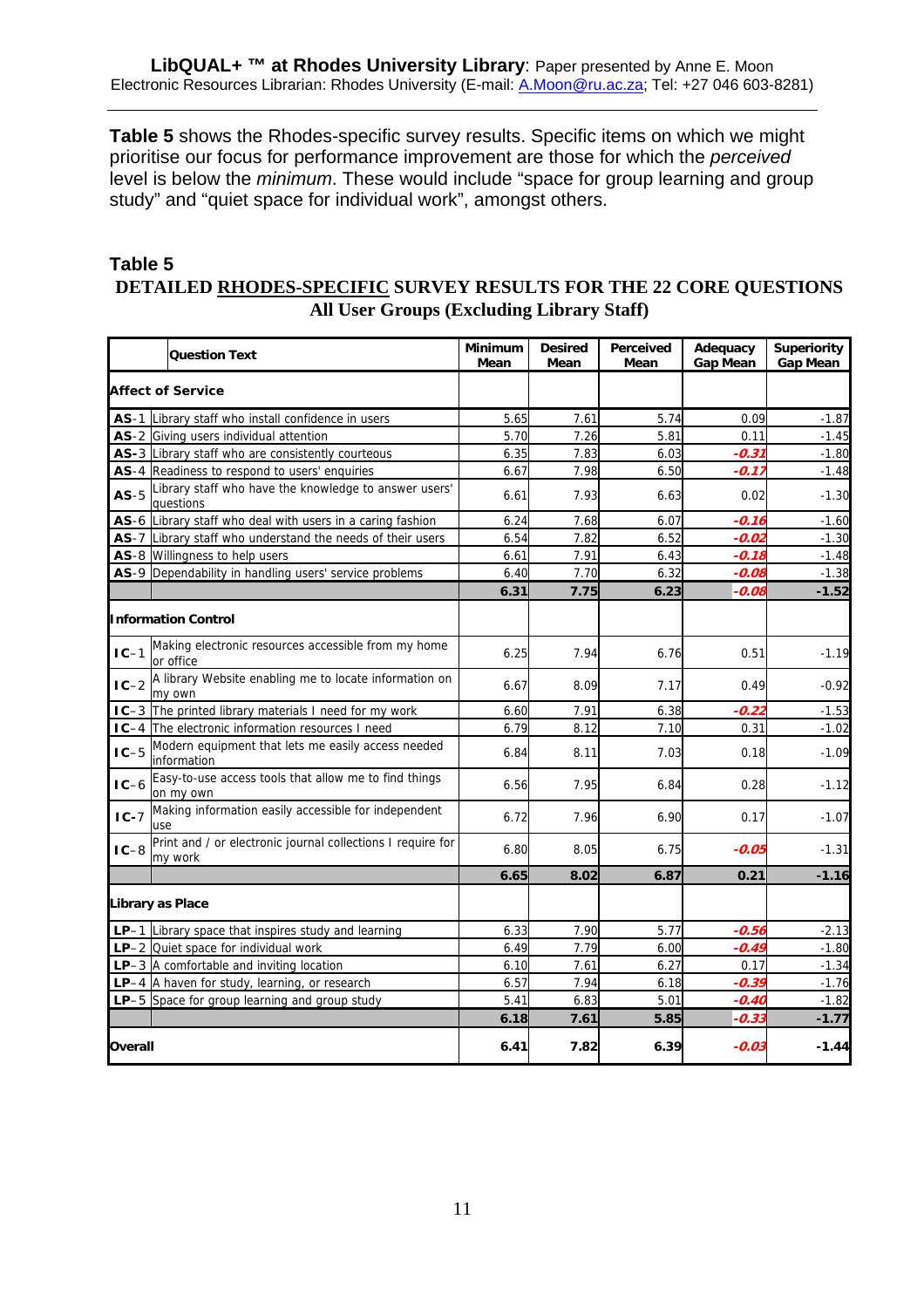**Table 6** shows the comparative *perceived* mean scores for each of the 22 questions in the three service dimensions.

Peer libraries with high scores for *perceived* levels of service are **Libraries 3, 4 and 6**. These are libraries we may wish to approach for further information regarding the practices, procedures and policies that contribute to their users' favourable perceptions, especially with reference to Affect of Service and Library as Place.

# **Table 6 COMPARATIVE** *PERCEIVED MEAN* **SCORES FOR THE 22 CORE QUESTIONS**

#### *WHERE RHODES SCORED BELOW AVERAGE, THIS IS REFLECTED IN ITALICS*

|                 |                                                                          | <b>Rhodes</b><br><b>Library</b><br>(Library 1) | 2    | Library Library Library Library<br>3 | 4    | 5    | Library Library<br>6 | 7    | <b>Avg SA</b><br>Library |
|-----------------|--------------------------------------------------------------------------|------------------------------------------------|------|--------------------------------------|------|------|----------------------|------|--------------------------|
| AS-1            | Library staff who install confidence in users                            | 5.74                                           | 6.05 | 6.40                                 | 6.34 | 5.84 | 6.89                 | 4.97 | 6.08                     |
|                 | AS-2 Giving users individual attention                                   | 5.81                                           | 6.03 | 6.52                                 | 6.38 | 5.92 | 6.95                 | 5.42 | 6.20                     |
|                 | AS-3 Library staff who are consistently courteous                        | 6.03                                           | 6.75 | 6.87                                 | 6.89 | 6.20 | 7.38                 | 5.61 | 6.62                     |
|                 | AS-4 Readiness to respond to users' enquiries                            | 6.50                                           | 6.90 | 7.24                                 | 7.06 | 6.59 | 7.54                 | 5.59 | 6.82                     |
| $AS-5$          | Library staff who have the knowledge to answer<br>users' questions       | 6.63                                           | 6.66 | 6.97                                 | 7.03 | 6.52 | 7.27                 | 5.84 | 6.72                     |
|                 | AS-6 Library staff who deal with users in a caring fashion               | 6.07                                           | 6.63 | 6.92                                 | 6.95 | 6.34 | 7.47                 | 5.51 | 6.64                     |
| $AS-7$          | Library staff who understand the needs of their<br><b>users</b>          | 6.52                                           | 6.61 | 6.79                                 | 6.88 | 6.38 | 7.19                 | 5.74 | 6.60                     |
|                 | AS-8 Willingness to help users                                           | 6.43                                           | 6.87 | 7.11                                 | 7.09 | 6.58 | 7.54                 | 5.84 | 6.84                     |
|                 | AS-9 Dependability in handling users' service problems                   | 6.32                                           | 6.58 | 6.96                                 | 6.79 | 6.35 | 7.29                 | 5.27 | 6.54                     |
| <b>AS Total</b> |                                                                          | 6.23                                           | 6.56 | 6.86                                 | 6.82 | 6.30 | 7.28                 | 5.53 | 6.56                     |
| $IC-1$          | Making electronic resources accessible from my<br>home or office         | 6.76                                           | 5.99 | 6.53                                 | 6.59 | 6.20 | 6.50                 | 4.81 | 6.10                     |
| $IC-2$          | A library Website enabling me to locate information<br>on my own         | 7.17                                           | 6.82 | 6.93                                 | 6.92 | 6.69 | 7.12                 | 6.00 | 6.75                     |
|                 | IC-3 The printed library materials I need for my work                    | 6.38                                           | 6.45 | 6.69                                 | 6.69 | 6.49 | 6.81                 | 4.79 | 6.32                     |
|                 | <b>IC-4</b> The electronic information resources I need                  | 7.10                                           | 6.67 | 6.85                                 | 6.88 | 6.71 | 7.06                 | 5.11 | 6.55                     |
| $IC-5$          | Modern equipment that lets me easily access needed<br><i>Information</i> | 7.03                                           | 6.80 | 6.95                                 | 6.80 | 6.85 | 7.12                 | 5.31 | 6.64                     |
| $IC-6$          | Easy-to-use access tools that allow me to find things<br>on my own       | 6.84                                           | 6.68 | 6.71                                 | 6.77 | 6.65 | 6.97                 | 5.97 | 6.63                     |
| $IC-7$          | Making information easily accessible for independent<br><b>use</b>       | 6.90                                           | 6.73 | 6.82                                 | 6.89 | 6.68 | 7.00                 | 5.44 | 6.59                     |
| $IC-8$          | Print and / or electronic journal collections I require<br>for my work   | 6.75                                           | 6.71 | 6.68                                 | 6.70 | 6.48 | 6.87                 | 4.84 | 6.38                     |
| <b>IC Total</b> |                                                                          | 6.87                                           | 6.61 | 6.77                                 | 6.78 | 6.59 | 6.93                 | 5.28 | 6.49                     |
|                 | LP-1 Library space that inspires study and learning                      | 5.77                                           | 6.30 | 6.80                                 | 6.57 | 6.54 | 6.63                 | 6.34 | 6.53                     |
|                 | LP-2 Quiet space for individual work                                     | 6.00                                           | 6.15 | 6.92                                 | 6.46 | 6.56 | 6.62                 | 5.85 | 6.43                     |
|                 | $LP-3$ A comfortable and inviting location                               | 6.27                                           | 6.92 | 7.60                                 | 7.08 | 6.84 | 7.66                 | 6.03 | 7.02                     |
|                 | LP-4 A haven for study, learning, or research                            | 6.18                                           | 6.61 | 6.93                                 | 6.70 | 6.62 | 6.92                 | 5.48 | 6.54                     |
|                 | LP-5 Space for group learning and group study                            | 5.01                                           | 6.22 | 6.34                                 | 6.23 | 6.09 | 6.59                 | 5.86 | 6.22                     |
| <b>P</b> Total  |                                                                          | 5.85                                           | 6.44 | 6.92                                 | 6.61 | 6.53 | 6.88                 | 5.91 | 6.55                     |
|                 | <b>GRAND TOTAL</b>                                                       | 6.39                                           | 6.55 | 6.85                                 | 6.76 | 6.46 | 7.07                 | 5.52 | 6.54                     |

\* See **Table 1** for a list of the 22 core questions comprising the 3 service dimensions.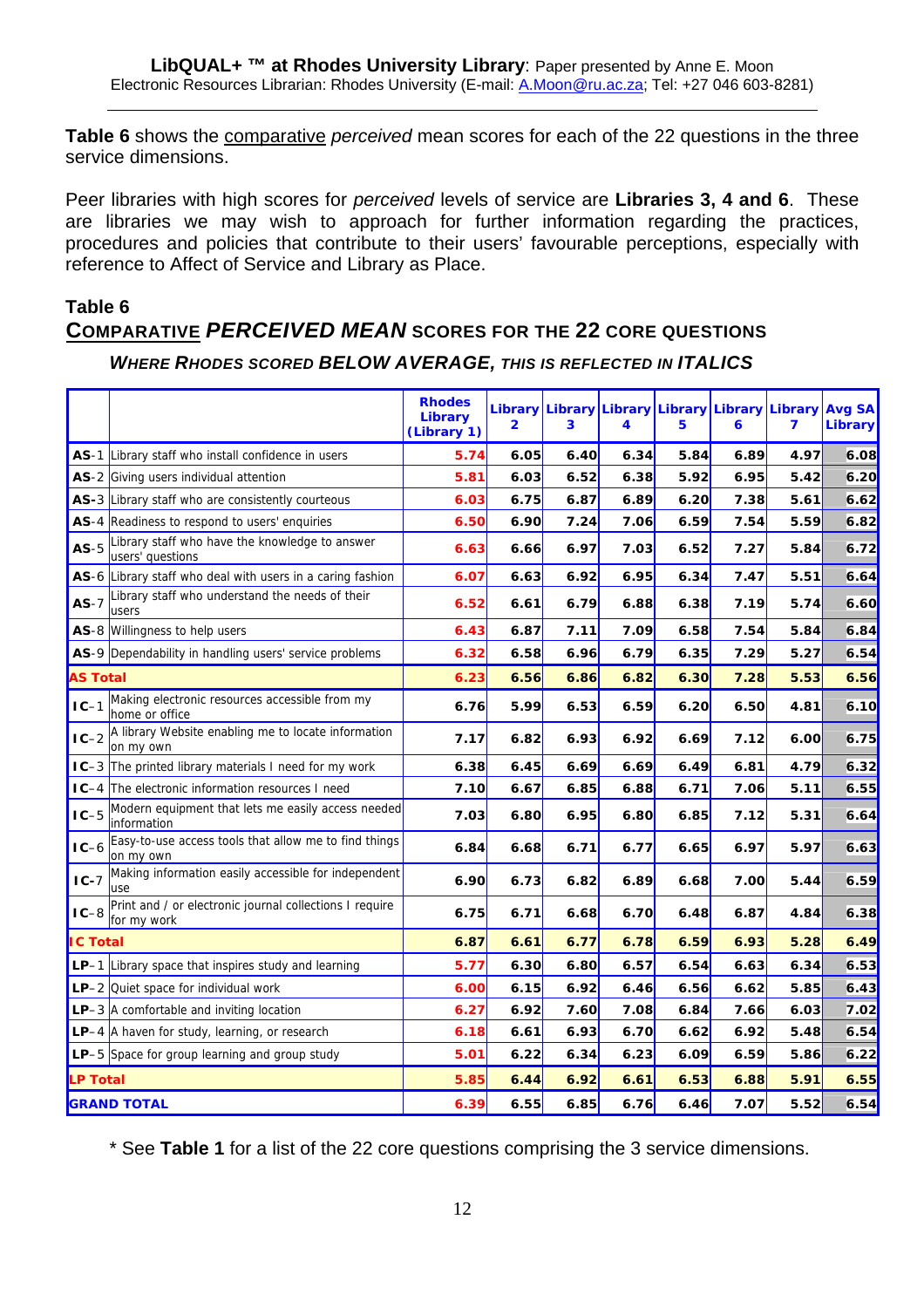# **EARLY STEPS TO IMPROVE SERVICES**

# **Circulation Staff**

In direct response to the large number of negative comments about staff service at the issue desks, the entire Circulation Staff complement, including Student Assistants, attended a customer services training course on 07 September 2005.

## **Electronic Resources**

While the Library received many compliments about its holdings of these resources, other comments were less complimentary and mentioned the need for access to more databases and back issues of electronic journals, and noted problems with searching the databases.

Seventeen new electronic resources were acquired in response to the abovementioned comments, including seven collections of back-files.

In order to simplify the process of searching the Library's databases, the Library launched a new product called "MetaFind" in February 2006. This federated search tool, developed by Innovative Interfaces Incorporated, allows library users to search up to 50 databases simultaneously.

## **Library Website**

The Library Website underwent a face-lift during April 2006. The outcome of this is that the visibility of many valuable e-resources has been enhanced. (In the past, they were included under category headings, which were retrievable only via a drop-down menu. They are now accessible via a new page called *Virtual Reference and Cyber Shelf*, which can be accessed at: [Http://www.ru.ac.za/library/electronic\\_resources/virtualref.html\)](http://www.ru.ac.za/library/electronic_resources/virtualref.html).

We identified and fixed sixty-nine inactive links, and also implemented news blogs and RSS feeds on our Home Page at: [Http://www.ru.ac.za/library](http://www.ru.ac.za/library).

## **Library Building**

A large proportion of the negative comments related to the above. The good news is that the proposed expansion of the Library received University Council approval on 26 April 2006. A fund-raising campaign for the expansion of the present building is underway. The renovations, which will double the size of the library, as well as modernize its facilities, are expected to cost between R65-million and R85-million.

The concept document and plans for the new envisaged library are accessible at [Http://www.ru.ac.za/libraryproject](http://www.ru.ac.za/libraryproject) (Boddy, 2006).

The project will see enhanced computer technology, and facilities for interactive learning. The proposed extended library will also include better training facilities, a large group study area, silent reading rooms, and improved access and facilities for disabled users.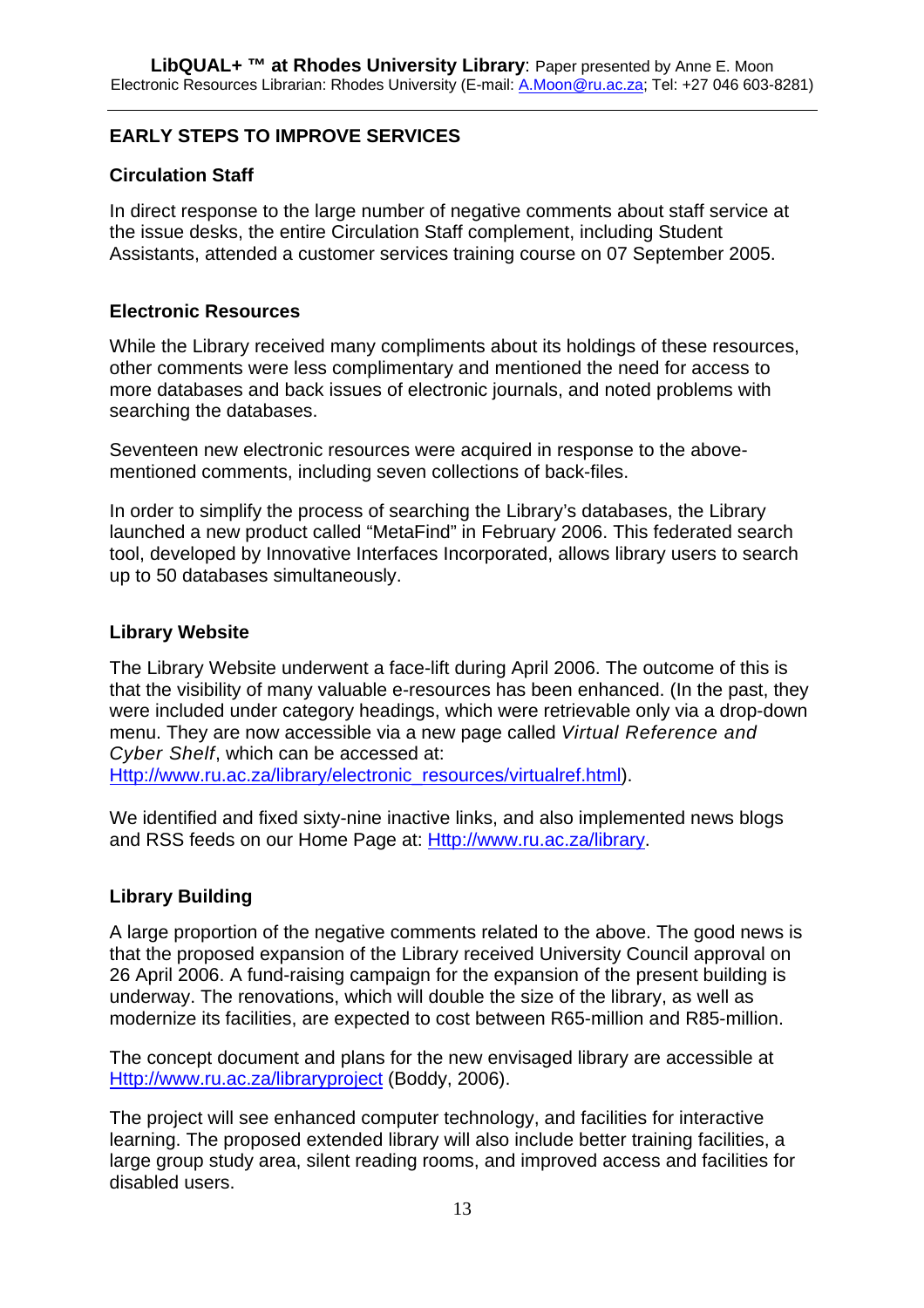The print collection will be divided into four sections in order to give proper attention to users' requirements for reference and location of items – Humanities; Social Sciences (including Education); Commerce; and Science (including Pharmacy), each overseen by a Subject Librarian (De Wet, 2005).

# **Conclusion**

The use of the LibQUAL+™ Survey at Rhodes University Library in 2005 has been most valuable and we look forward to participating again in two or three years time.

Assessment projects of this nature provide baseline data for future measurements of service quality and changes in perceptions of service, particularly where scores are already outside the zone of tolerance (McCord and Nofsinger, 2002).

They also present a wonderful opportunity to listen to what our clients have to say, and respond to their comments, while simultaneously informing them about our services (Sessions, Schenck and Shrimplin, 2002).

## **Acknowledgements**

The support of the following people in the implementation of the 2005 LibQUAL+™ project at Rhodes University is hereby acknowledged:

- o The LibQUAL Project Managers at the Association of Research Libraries (ARL)
- $\circ$  The staff of the Communications and Development Division Rhodes University
- o The staff of the Graphics Department Rhodes University
- o The LibQUAL Project Management Team Rhodes University Library
	- o Jeanne Berger Head: Collections and Technical Services
		- o Vivien Botha Head: Public Services
		- o Gareth Dampies ICT Specialist
		- o The late Margaret Kenyon University Librarian
		- o Debbie Martindale: Supervisor Circulation
		- o Eileen Shepherd: Senior Librarian Information Services & Information Literacy
		- o Sue van der Riet: Senior Librarian Information Services & Interlibrary Loans
- o Natalie Ripley: Data Manager Rhodes University

#### **Notes**

1. See [http://www.arl.org/libqual/.](http://www.arl.org/libqual/) LibQUAL+<sup>™</sup>. Retrieved 16 May 2006 from source.